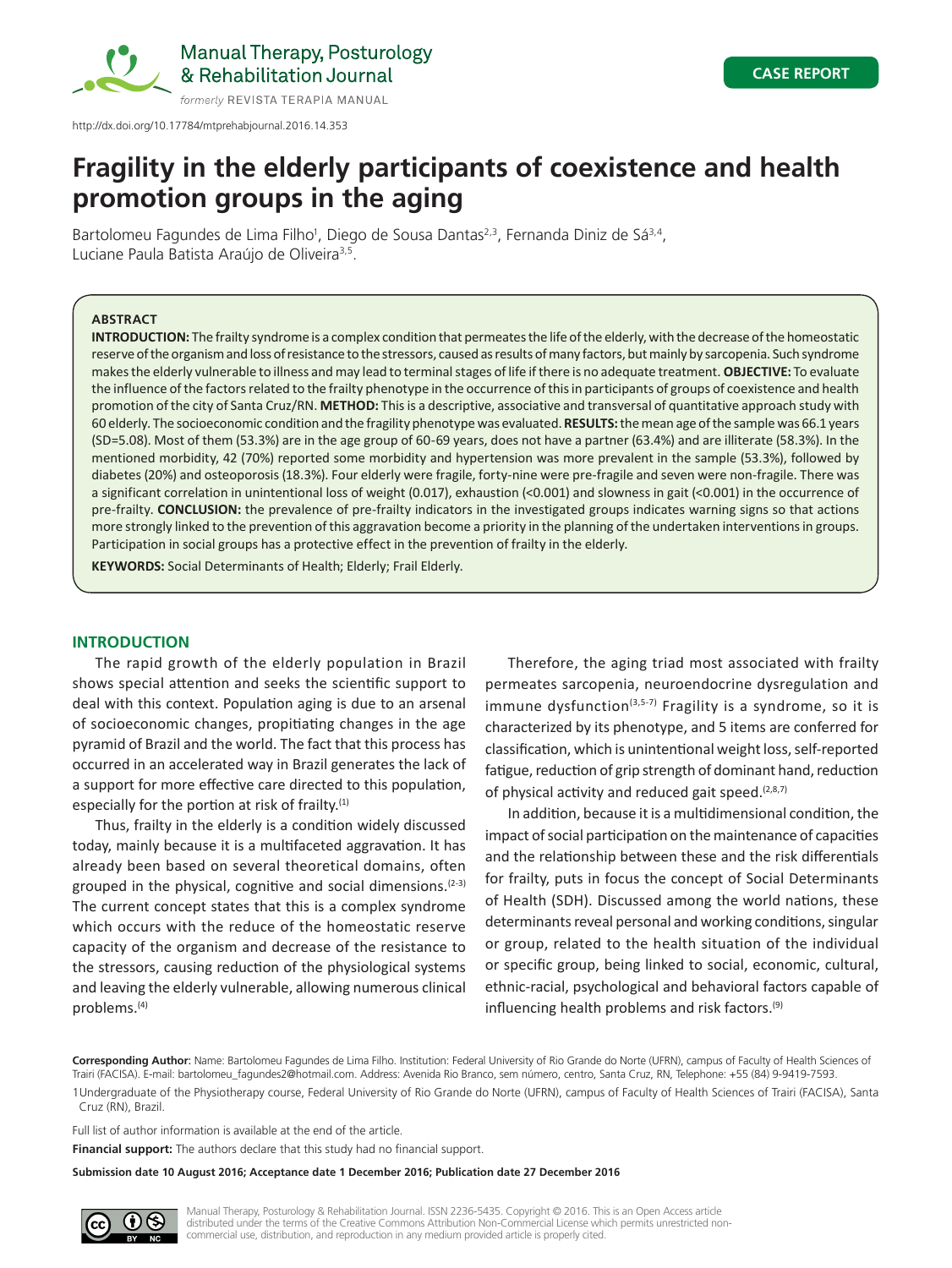

Given this, among the broad spectrum of DSS components stand out the social and community networks for aging and these two items have been shown to be the most relevant factors for the quality of life of the elderly.<sup>(9)</sup> The social groups and health promotion for elderly, developed in community places or in Basic Health Units (BHU), from the development of primary care or in conjunction of this with SUAS (Sistema Único de Assistência Social) has been shown to be a successful strategy, since the quality of life can be influenced directly by their participation in the social networks. The activities performed there make possible the creation of a practical arsenal of improvement of global health conditions in an elderly. The cognitive and functional effects are the best reported, relating self-esteem, improved identity and quality of life. $(10)$ 

In this way, the screening of the risk for frailty occurrence in elderly in groups of coexistence and health promotion may favor the orientation of health interventions in their biopsychosocial, emotional, cultural and economic facets, besides pointing out the needs of adaptation of these places and their activities to the public. In addition it can contribute with the knowledge of relevant characteristics to increase with actions aiming at a higher number of participants, enabling social interaction in its various modes. In the perspective of collective health, investing in the quality of life of the community's elderly, in order to keep them in a position of active aging and participant in social networks should be considered as a priority to reduce the need for investments in secondary, tertiary and quaternary preventions and institutionalization.

Therefore, the present study has the purpose of evaluating the influence of the factors related to the frailty phenotype in the occurrence of this condition in participants of social groups and health promotion (SGHP) in the primary care for the elderly of Santa Cruz/RN.

# **METHOD**

This is a descriptive, cross-sectional, association and quantitative approach study. The research was performed in three social groups and health promotion for elderly in the city of Santa Cruz, RN. The group meetings were held biweekly in the BHU or in community places and and are undertaken in a collaborative way by the teams of the Family Health Strategy in partnership with extension projects linked to undergraduate courses in nursing, physiotherapy and nutrition.

Thus, the purpose of these spaces is to offer encounters of experience, socialization and actions in health promotion and active aging. The elderly perform a series of activities, such as physical exercises, workshops, community therapy, rounds of conversation and social events; besides receiving guidance and support from different professionals and students in the health area.

Thus, the study population covered all the elderly people attending the meetings. The following inclusion criteria were adopted: the elderly needed to be active participants of GCPS; both genders, aged 60 years or older and who were fully cognitively able. We considered exclusion criteria: elderly who were not very cooperative with the research, with cognitive deficit traced by the Mini Mental State Examination, with exacerbation of some inflammatory pathology, severely communicable disease, in chemotherapeutic or radiotherapeutics treatment, orthopedic fractures and/or neurological or limiting rheumatic disease. No elderly were excluded, totaling a sample of 60 individuals.

The study was authorized by the Animal Research Ethics Committee (experimental studies) or in Human Beings through the CAAE: 42298914.5.0000.5568.

To obtain the data, preliminary cognitive screening was performed, followed by a semi-structured interview with socio-demographic items and related to the self-reported indicators of frailty. Then, a direct evaluation of the criteria related to the fragility phenotype was carried out $(2)$ :

- Unintentional weight loss (≥4.5kg or ≥5% of weight of the previous year);
- Decrease in grip force in the Manual Dynamometer Jamar (dominant hand) with cutoff adjusted for gender and BMI;
- Exhaustion, by self-report of fatigue: "I felt that I had to make an effort to do usual tasks" and "I could not carry my things" of the Center for Epidemiological Studies – Depression (CES-D). The elderly who scored three or four on any of the questions fulfilled the criterion.
- Low level of physical activity by Minessota Leisure Time Activity adapted version for Brazil $(11)$ , considering as the fragility criterion the energy expenditure lower than 383 kcal (male) and 270 kcal (female) per week;
- Decreased gait speed calculated through the time in seconds spent to cover 4.6 meters, adjusted by gender and height.

With the phenotype, the elderly are considered fragile if they present three or more criteria, pre-fragile presenting one or two and non-fragile when no positive item is presented.<sup>(2,7,9)</sup>

Statistical analysis was performed in a descriptive way. To verify the normality of the distribution was used the Shapiro-Wilk test. Pearson's Chi-square test verified the association of frailty profiles and sociodemographic variables. To determine the association of fragility phenotype characteristics in the pre-fragile and non-fragile groups was used Fisher's exact test. The calculations were performed in the SPSS program for Windows, with statistical significance level of 0.05.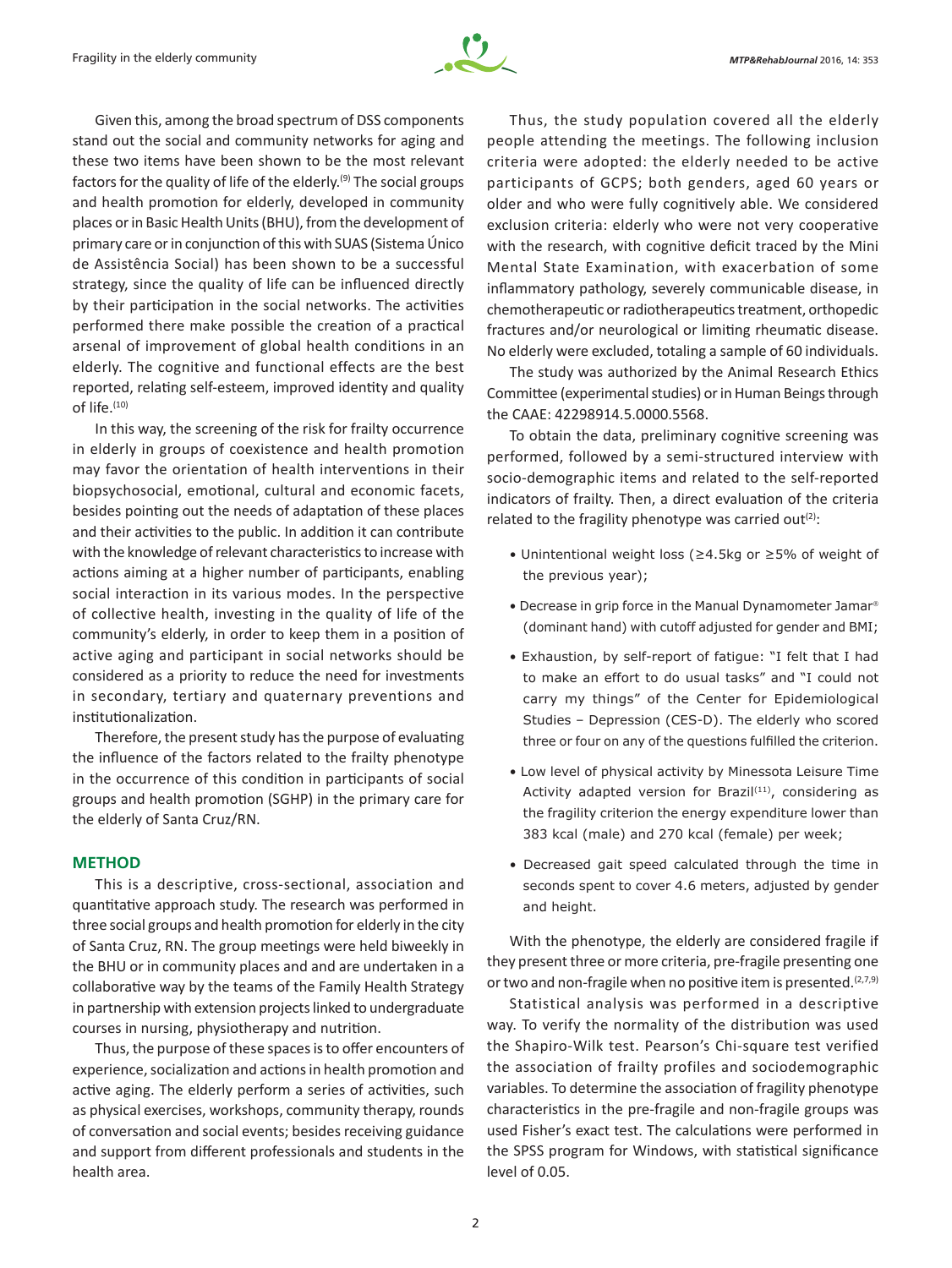### **RESULTS**

The mean age of the sample was 66.1 years (SD=5.08). Most (53.3%) are in the age group of 60-69 years, doesn't have a partner (63.4%) and are illiterate (58.3%). In the mentioned morbidity, 42 (70%) reported some morbidity and hypertension was more prevalent in the sample (53.3%), followed by diabetes (20%) and osteoporosis (18.3%). Only 1 elderly (1.7%) already needed institutionalization, while 9 (15%) required hospitalization in the 1-year period up to the time of interview due to lack of control of blood pressure (Table 1).

Analyzing data on the fragility phenotype (Table 2), the data that showed significant correlation were unintentional weight loss (0.017), exhaustion (<0.001\*) and slowness in gait (<0.001\*). No elderly showed muscle weakness according to the dynamometry test in the time of evaluation and 20% of the elderly had low level of physical activity, i.e., they did not exercise.

In accordance with the Fried et al (2011), 4 elderly were classified as fragile, and were not described in the table below due to the infeasibility of comparing the data of only 4 elderly. Analyzing the confidence interval (Table 3), we observed that the decrease in gait speed, exhaustion, low level of physical activity and unintentional weight loss are associated with a higher prevalence of pre-frailty. Of these, the reduction of gait speed presented an additional risk of 78% for the development of pre-fragility.

#### **DISCUSSION**

The social groups and health promotion for elderly have expanded throughout Brazil and are proving to be a viable alternative to the quality of life and health promotion. In general, the motivation factor for the elderly to fit into these groups is the search for improvement in physical and mental conditions through physical exercises. Gradually, the mechanisms of adhesion are intricate in a relational network among the participants. The perception of a good quality of life is directly interlinked to self-esteem and welfare, and these factors are associated with good physical and mental health, healthy habits, leisure, spirituality and mainly the maintenance of the functional capacity of the individual. It is no coincidence that SGHP present a protective factor for several diseases prevalent in aging, such as loss of functional capacity and depression.(12)

In this context, the profile revealed in this sample is similar to some studies, presenting a higher prevalence of female (feminization of aging) and subjects with 60-69 years $(13-16)$ , white<sup>(13)</sup>, Without partners<sup>(17)</sup>, widowers<sup>(16)</sup>, and retirees<sup>(15,16)</sup>.

On the other hand, another study $(14)$  presented an income above 3 minimum wages, the opposite of the study in question, which the majority presented income of 0 to 1 minimum salary, a fact expected by socioeconomic differences between Brazilian regions, where the South presents one of the greatest

| <b>Table 1.</b> Socio-demographic and clinical profile of the sample by gender. |  |
|---------------------------------------------------------------------------------|--|
| Santa Cruz/RN, 2015.                                                            |  |

|                                | <b>Total</b>             |       |  |  |
|--------------------------------|--------------------------|-------|--|--|
| <b>Characteristics</b>         | n (60)                   | %     |  |  |
| Gender                         |                          |       |  |  |
| Female                         | 46                       | 76.6% |  |  |
| Male                           | 14                       | 23.4% |  |  |
| <b>Age Group</b>               |                          |       |  |  |
| 60-69 years                    | 32                       | 53.3% |  |  |
| 70-79 years                    | 26                       | 43.3% |  |  |
| 80 years and over              | 02                       | 3.4%% |  |  |
| Race/color                     |                          |       |  |  |
| White                          | 32                       | 53.3% |  |  |
| <b>Black</b>                   | 16                       | 26.7% |  |  |
| Brown                          | 12                       | 20%   |  |  |
| <b>Marital status</b>          |                          |       |  |  |
| Married                        | 21                       | 35%   |  |  |
| Single                         | 07                       | 11.6% |  |  |
| Widower                        | 27                       | 45%   |  |  |
| Divorced                       | 05                       | 8.4%  |  |  |
| <b>Marital status</b>          |                          |       |  |  |
| Accompanied                    | 22                       | 36.6% |  |  |
| Alone                          | 38                       | 63.4% |  |  |
| Schooling                      |                          |       |  |  |
| Illiterate                     | 35                       | 58.3% |  |  |
| <b>Full Primary School</b>     | 20                       | 33.3% |  |  |
| High School                    | 05                       | 8.4%  |  |  |
| <b>Higher Education</b>        | $\overline{\phantom{0}}$ | ÷     |  |  |
| Income**                       |                          |       |  |  |
| 0 to 1 minimum wage            | 45                       | 75%   |  |  |
| 1 to 3 minimum wage            | 15                       | 25%   |  |  |
| <b>Number of comorbidities</b> |                          |       |  |  |
| 0                              | 18                       | 30%   |  |  |
| $\mathbf{1}$                   | 16                       | 26.7% |  |  |
| 2 or more                      | 26                       | 43.3% |  |  |
| BMI <sup>*</sup>               |                          |       |  |  |
| Underweight                    | 01                       | 1.7%  |  |  |
| Eutrophic                      | 21                       | 32%   |  |  |
| Overweight                     | 38                       | 63.3% |  |  |
| Hypertension                   |                          |       |  |  |
| Yes                            | 32                       | 53.3% |  |  |
| No                             | 28                       | 46.7% |  |  |
| <b>Diabetes</b>                |                          |       |  |  |
| Yes                            | 12                       | 20%   |  |  |
| No                             | 48                       | 80%   |  |  |
| Osteoporosis                   |                          |       |  |  |
| Yes                            | 11                       | 18.3% |  |  |
| No                             | 49                       | 81.7% |  |  |
| Institutionalization***        |                          |       |  |  |
| Already needed                 | 01                       | 1.7%  |  |  |
| Never needed                   | 59                       | 98.3% |  |  |
| Hospitalization***             |                          |       |  |  |
| Already needed                 | 09                       | 15%   |  |  |
| Never needed                   | 51                       | 85%   |  |  |

\*WHO: underweight (BMI < 18.5), eutrophic (18.5 ≤ BMI ≤ 24.9), overweight (IMC > 25). \*\*Value of minimum wage in 2015: R\$788.00. \*\*\* Data referenced one year prior to the collection. SOURCE: elaborated by the author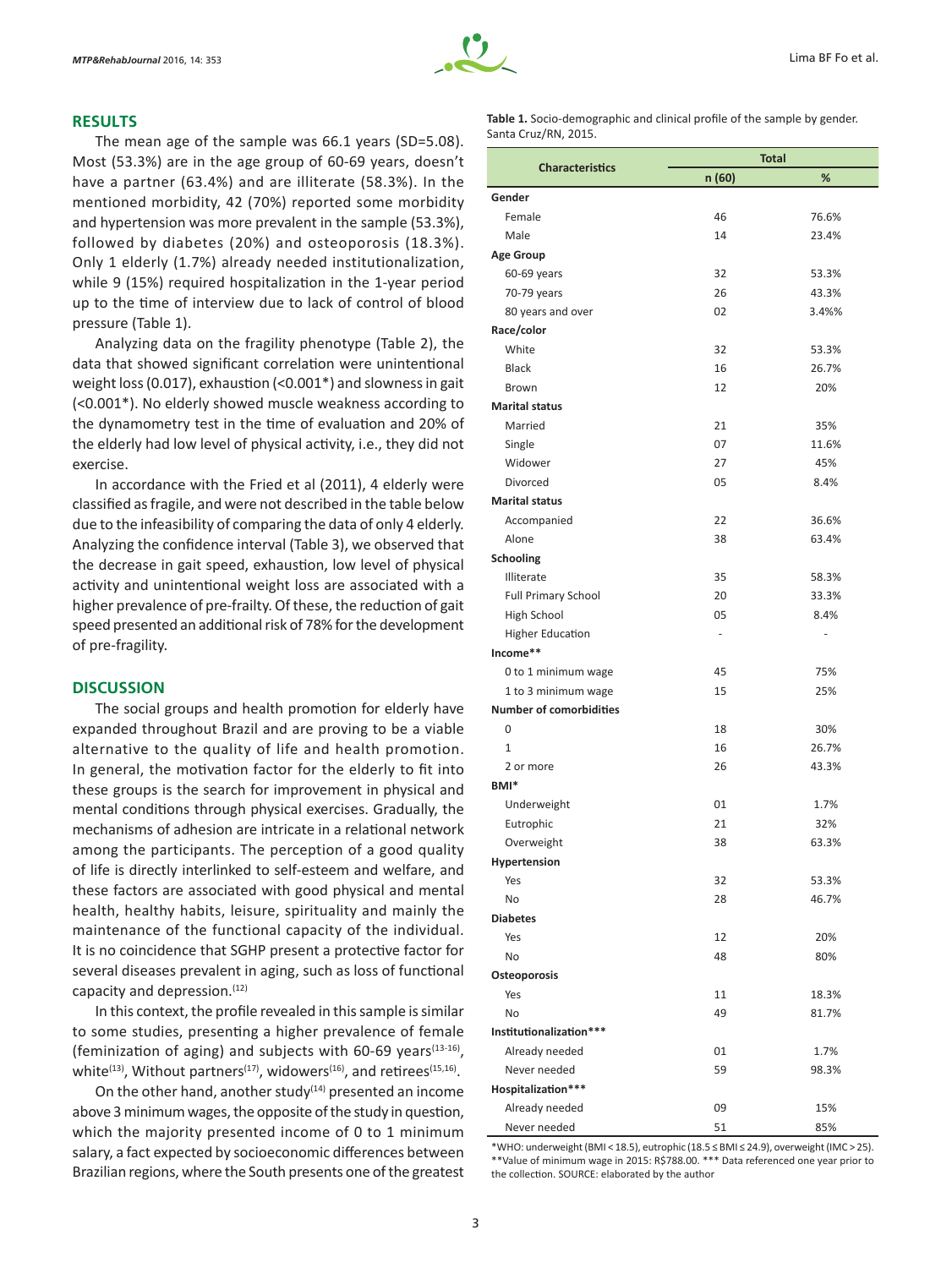

**Table 2.** Distribution of the frequency of frailty phenotype items in the elderly sample of Santa Cruz, Rio Grande do Norte, Brazil.

|                                  | Frailty          |                                                              |                  | <b>Total</b> |                      |
|----------------------------------|------------------|--------------------------------------------------------------|------------------|--------------|----------------------|
| Phenotype items                  | Fragile          | Non-fragile<br><b>Pre-fragile</b><br>n (%)<br>n (%)<br>n (%) |                  | n (%)        | Pearson's chi-square |
|                                  |                  |                                                              |                  |              |                      |
| <b>Unintentional weight loss</b> |                  |                                                              |                  |              | $0,017*$             |
| Yes                              | 3(75%)           | 11 (22.4%)                                                   | $\boldsymbol{0}$ | 14           |                      |
| No                               | 1 (25%)          | 38 (77.6%)                                                   | 7 (100%)         | 46           |                      |
| <b>Exhaustion</b>                |                  |                                                              |                  |              | $< 0.001*$           |
| Sim                              | 4 (100%)         | 10 (20.4%)                                                   | $\mathbf{0}$     | 14           |                      |
| Não                              | $\boldsymbol{0}$ | 39 (79.6%)                                                   | 7 (100%)         | 46           |                      |
| Low level of physical activity   |                  |                                                              |                  |              | 0.135                |
| Yes                              | 2(50%)           | 10 (20.4%)                                                   | $\mathbf{0}$     | 12           |                      |
| No                               | 2(50%)           | 39 (79.6%)                                                   | 7 (100%)         | 48           |                      |
| Slow gait                        |                  |                                                              |                  |              | $< 0.001*$           |
| Yes                              | 4 (100%)         | 40 (81.6%)                                                   | $\mathbf{0}$     | 44           |                      |
| No                               | $\boldsymbol{0}$ | 9(18.4%)                                                     | 7 (100%)         | 16           |                      |
| <b>Muscle weakness</b>           |                  |                                                              |                  |              |                      |
| Yes                              | 0                | $\boldsymbol{0}$                                             | $\mathbf{0}$     | $\mathbf 0$  |                      |
| No                               | 4 (100%)         | 49 (100%)                                                    | 7 (100%)         | 16           |                      |

\* Significance in the Pearson's chi-square test

SOURCE: elaborated by the author

# **Table 3.** Relation of the characteristics of the frailty phenotype with the pre-fragile and non-fragile groups

| Category                       | <b>Pre-fragile</b> | Non-fragile      | $X^2$ |                   |
|--------------------------------|--------------------|------------------|-------|-------------------|
|                                | $N=49(%)$          | $N=7$ (%)        |       | <b>RR (CI 95)</b> |
| Reduction in the gait speed    |                    |                  | ,000  | $1,78(1,15-2,74)$ |
| Yes                            | 40 (81.6%)         | 0                |       |                   |
| No                             | 9(18.4%)           | 7 (100%)         |       |                   |
| Reduction of the strength      |                    |                  |       |                   |
| Yes                            | $\boldsymbol{0}$   | $\boldsymbol{0}$ |       |                   |
| No                             | 49 (100%)          | 7 (100%)         |       |                   |
| Exhaustion                     |                    |                  | .231  | $1.17(1.04-1.3)$  |
| Yes                            | 10 (20.4%)         | $\boldsymbol{0}$ |       |                   |
| No                             | 39 (79.6%)         | 7 (100%)         |       |                   |
| Low level of physical activity |                    |                  | .231  | $1.17(1.04-1.3)$  |
| Yes                            | 10 (20.4%)         | $\boldsymbol{0}$ |       |                   |
| No                             | 39 (79.6%)         | 7 (100%)         |       |                   |
| Unintentional weight loss      |                    |                  | .196  | $1.18(1.04-1.34)$ |
| Yes                            | 11 (22.4%)         | $\boldsymbol{0}$ |       |                   |
| No                             | 38 (77.6%)         | 7 (100%)         |       |                   |

SOURCE: elaborated by the author

Gross Domestic Product (GDP) in the country, diverging from the northeast, which is the lowest. The data indicate that despite the advances, income inequality persists among Brazilian elderly, since in the Northeast, the majority of the elderly still live in households with family income lower than a minimum wage, while in the South and Southeast this quota is comparatively lower. This strengthens the evidence of the link between the socioeconomic structure and the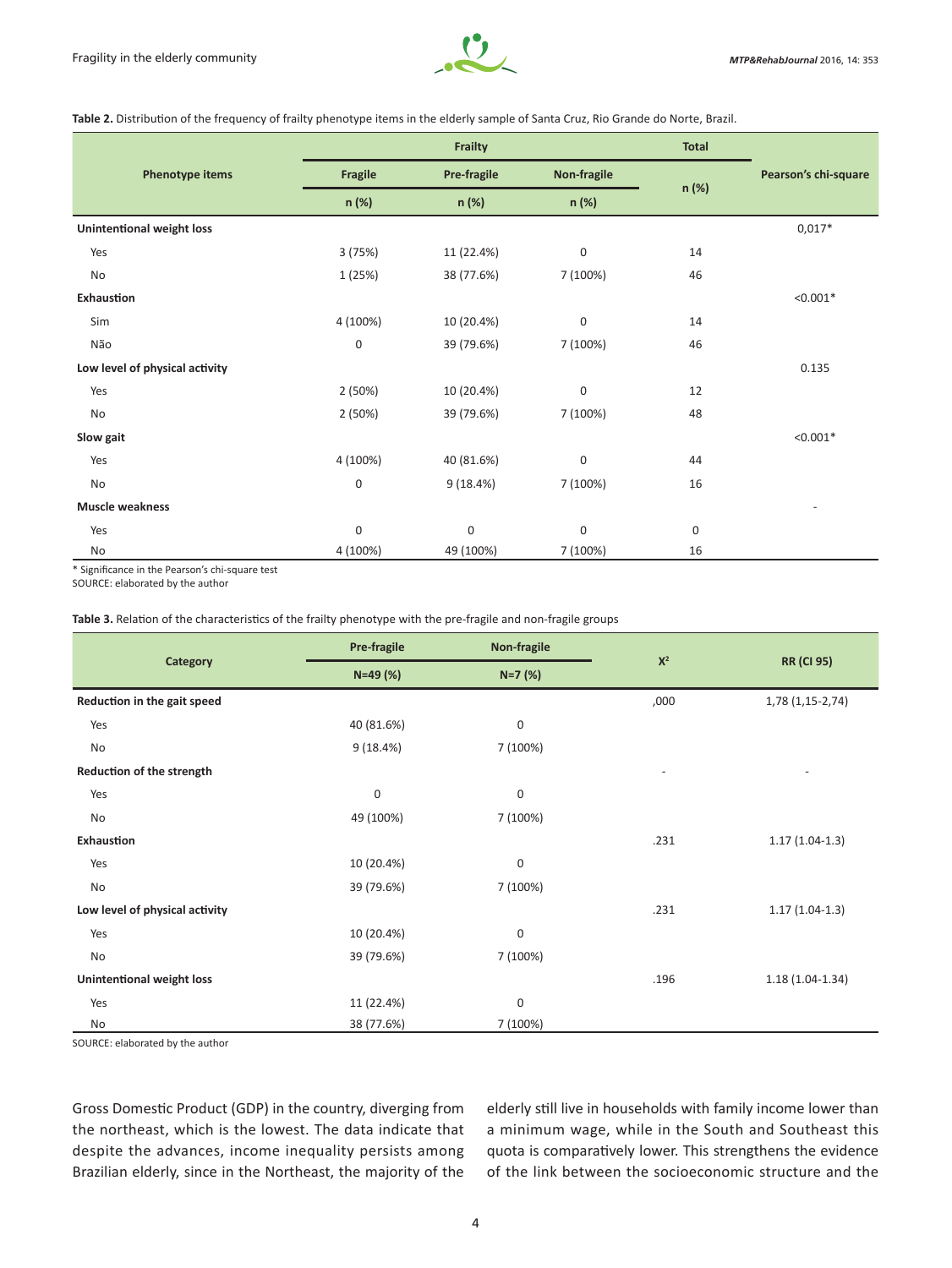

state of health of the people, especially the elderly, and the contribution to the consolidation of the socio-political and cultural context as generators of poor health and health inequalities. These factors, also considered structural, are the first to influence the health of the individual, however, this influence is not direct but occurs through more specific determinants.

Regarding the referred morbidity, among the reports, as in other studies, hypertension is also present as the disease that most affects the elderly living in community<sup>(15,18)</sup> and diabetes is also evident.<sup>(18)</sup> Overweight was also found in another study<sup>(16)</sup>, with 265 elderly women in Jequié/BA, showing that many elderly in the northeast are experiencing this disease.

As a result, national studies have brought similar percentages to the study in question to investigate pre-frailty and frailty in individuals over 60 years of age: a study of FIBR $A^{(3)}$ in Belo Horizonte/MG with 46.3%, 8.7%; FIBRA<sup>(13)</sup> in 7 Brazilian cities 51.8%, 9.1%; in Itabira/MG $^{(8)}$  64%, 1.5%. Consequently, international studies also corroborate these findings: in Lleida, Spain<sup>(19)</sup> 44.6%, 8.5%; in Baltimore, United States of America<sup>(20)</sup> 35%, 3%.

The low number of frail elderly found in the groups investigated in the present study corroborate that the diseases and incapacities of the elderly can contribute to social isolation by limiting their participation in the community and, consequently, in the groups of coexistence, in the same way as the reduced social network may exacerbate the original disability or impose new limitations on the lifestyle of elderly.<sup>(9)</sup>

Generally, the health conditions of social network participants are better and more satisfactory than those who do not participate. To that end, the social support corresponds to the exchanges involving affection, friendship and help, fostering the union of the participants of the groups in which this network is inserted.<sup>(10)</sup> In this case, the fostered social capital may be acting as a protective factor for such an aggravation. On the other hand, the findings refer to a sentinel mainly because a significant portion of the elderly are classified as pre-fragile, i.e., a transition phase, often silent.

Among the factors related to the frailty phenotype, which refers to functional capacity, it was observed that decreased gait speed was the item of the phenotype most demarcated in others studies $(3,5)$  corroborating with data from this study, referring to a greater risk of pre-frailty development for those who present this characteristic. Functionally, this condition may expose the elderly to falling and not adapting to unstable ground, such as pavements and avenues.

But, the decrease in muscle strength was the most prevalent phenotype in the item<sup>(8)</sup>, the opposite of this study sample in which no elderly presented such weakness. Such phenotype can vary according to several factors, such as age and labor activities of the elderly. The majority of the sample reported working in agriculture, a fact that requires physical strength, and in this case can be a plausible justification.

The occurrence of fatigue was poorly reported by the elderly in this study, which was also not significant<sup>(5)</sup> regarding the relation with the frailty phenotype items. It is worth noting that the majority of the elderly did not present low level of physical activity, a fact that can be correlated to the activities developed by the groups of coexistence, which involve physical exercises such as dance, stretching, resistance exercises, among others. In addition, the regular practice of physical activity is recommended and guided by all the professionals working in the groups.

Unintentional weight loss, however, presented significant statistical significance for the sample. Inactivity allows weight loss associated with sarcopenia, one of the most important factors for the fragility phenotype. As the elderly in question are active and resident in the community, this becomes a protective factor.

Social support is revealed in society as a factor protecting individuals from the deleterious effects that stressful events cause. All social interaction and physical activity performed in such networks are able to positively change the quality of life of an elderly due to expanded access to health and general guidelines on ways to live more and better, acting directly as a protector against social exclusion and problems of health.<sup>(10)</sup>

It was possible to show that the occurrence of fragility among the elderly of the analyzed coexistence groups shows levels considered as expected according to the current national literature. In addition, the hypothesis test showed that unintentional weight loss, exhaustion and slow gait speed were the most important findings of the study population. There is a need for follow-up and new studies to confirm the findings; however the results of this study may evidence a minority of the elderly participants of groups of coexistence presents the frailty phenotype, showing the importance of the performance of these groups.

# **CONCLUSION**

The participation in groups of coexistence was shown as a protective effect, offering clues about the relevance of social networks in maintaining functional capacities and preventing fragility among elderly. On the other hand, it is not possible to infer if attending groups of coexistence contributed to the non-occurrence of frailty or if the fact of not presenting this condition contributed to the participation in the groups. In this case, participation in groups would be a marker that the elderly do not present frailty, i.e., the elderly who do not participate in groups may be exposed to the greatest risk of developing the frailty phenotype, which prevents them from participating in groups. Then, it would be necessary to investigate the reasons that prevent the participation and an incentive to the active search and capitation of new participants, so that they can experience these supposed benefits.

In the meantime, the elderly being in a condition of frailty, or even with some limitation in their functional capacities,